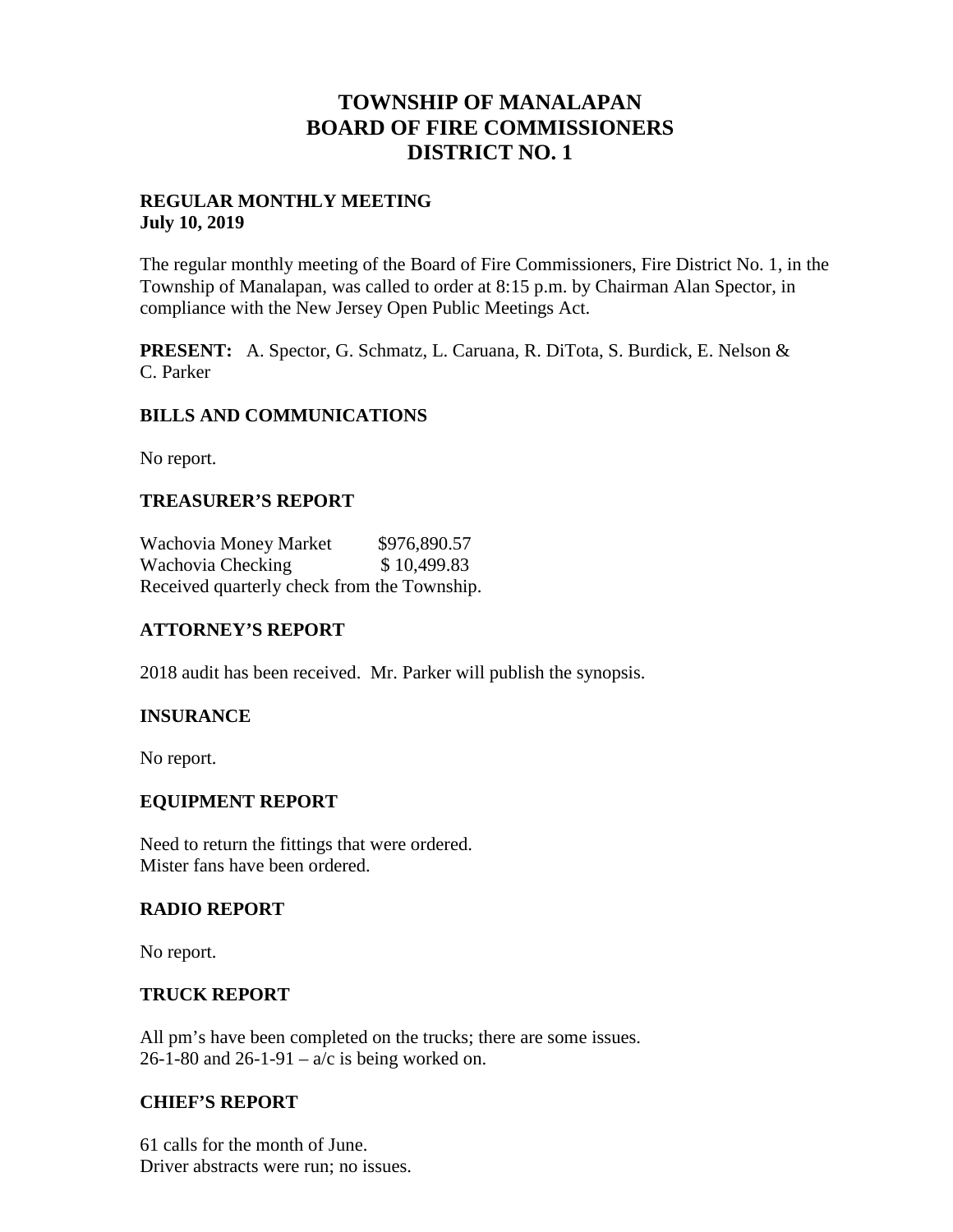Looking to do a driver refresher course in September. Steve and Vinnie will be starting on the preplanning. National Night Out is August  $6^{\text{th}}$ . Doing a landing zone for the police camp on July  $22<sup>nd</sup>$ . Need to do a membership drive. Having a Chief's meeting with the other 2 fire districts.

## **MEMBERSHIP REPORT**

No report.

### **ASSOCIATION REPORT**

Discussion held regarding the layout for the new parking lot. Would like to purchase a pop up tent and tablecloth for membership drives.  $A/C$  at the Satellite is blowing warm and the  $a/c$  at the Main House is freezing up. Working on the rear roof repairs. Tom Ott has started to clean both houses. Will be here twice a week.

### **TRUSTEES' REPORT**

No report.

### **OLD BUSINESS**

See attached.

#### **NEW BUSINESS**

Commissioner Schmatz made a motion to pay all vouchers; this was seconded by Commissioner Caruana. All voted aye.

Commissioner Spector made a motion for \$6,000 to retrofit the outer shell of 10 existing gear pants to accept the new bailout system; this was seconded by Commissioner Caruana. All voted aye.

Commissioner Spector made a motion not to exceed \$15,250 to purchase 33 Sterling FCX Escape Systems; this was seconded by Commissioner Schmatz. All voted aye.

Commissioner Schmatz made a motion for \$7,500 to hold an End User Training course and a Train the Trainer Training course for the new bailout system; this was seconded by Commissioner Caruana. All voted aye.

Commissioner Spector made a motion not to exceed \$1,200 to purchase 4 flat axes; this was seconded by Commissioner Caruana. All voted aye.

Commissioner Spector made a motion for \$13,485 to purchase 3 Toughbook laptops for the Chief's vehicles (price includes docking station, keyboard, mounting and installation); this was seconded by Commissioner Schmatz. All voted aye.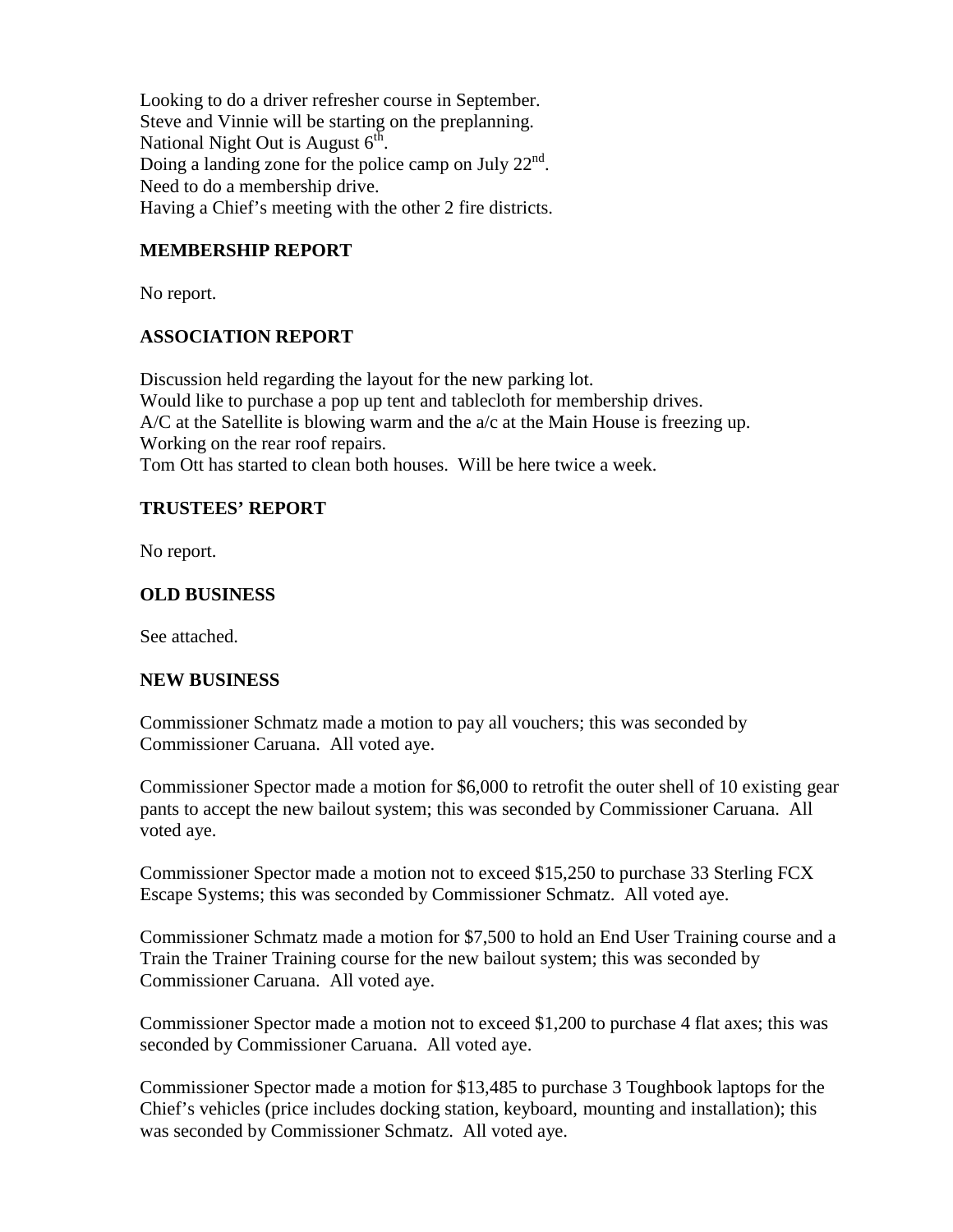Commissioner Spector made a motion not to exceed \$800 to purchase a recruiting tablecloth and pop up tent; this was seconded by Commissioner Schmatz. All voted aye.

Will be setting up a trip to Pierce in mid-August to approve the prints on the new truck.

Meeting opened to the public at 8:58 p.m.

A motion was made by Commissioner Spector to adjourn; it was seconded by Commissioner Caruana and all voted aye.

Meeting adjourned at 9:00 p.m.

Respectfully submitted, George Schmatz, Treasurer